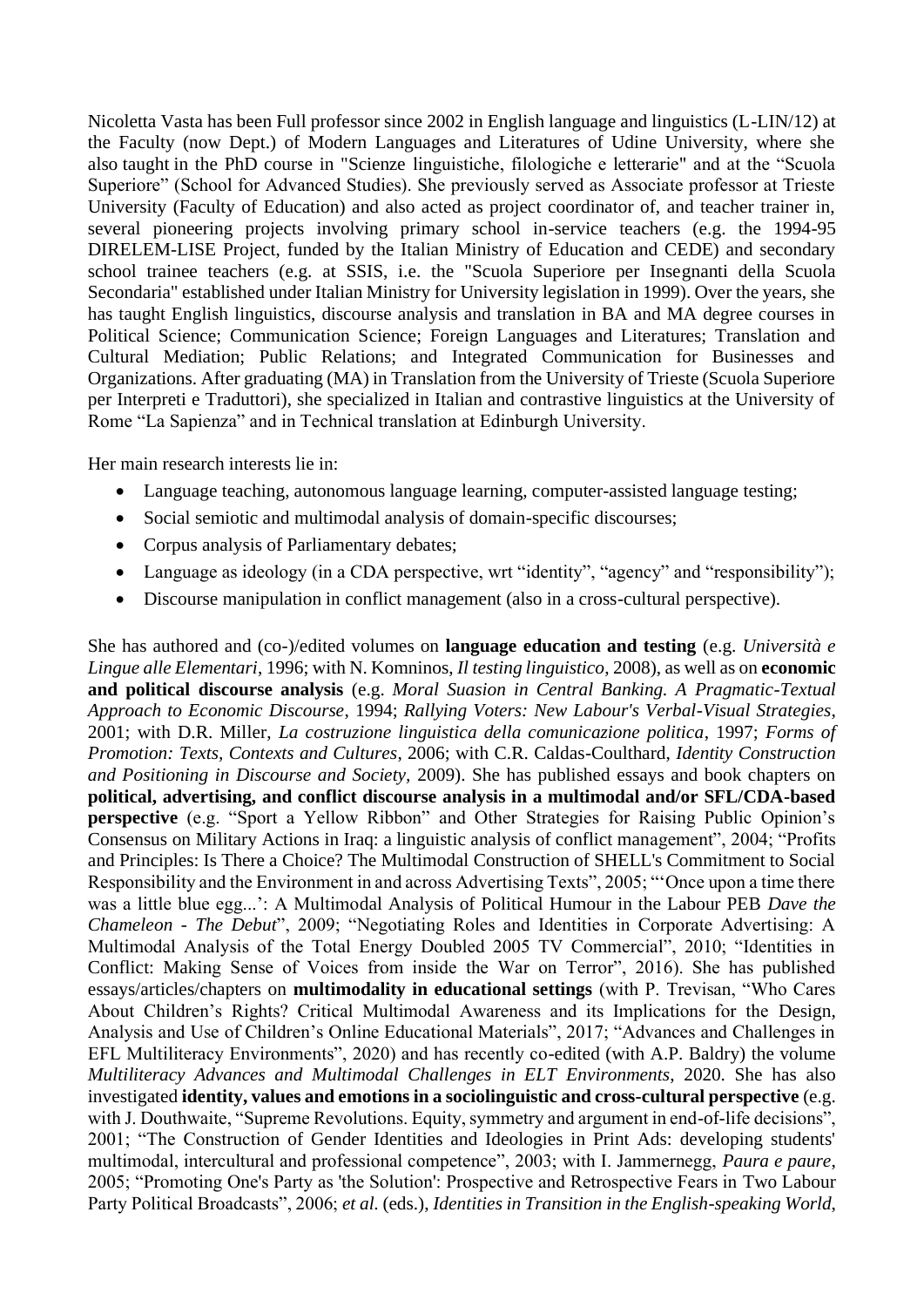2011; "Marketing and Resisting Plastic Surgery: heteroglossic voices in the multimodal construction of female identity", 2012), as well as **cultural and semiotic trajectories and intertextual thematic formations across genres** (e.g. "Multimodal Meaning-making Patterns and Cultural Constructs in Party Political Broadcasts and Party Election Broadcasts", 2004; "Consent and Dissent in British and Italian Parliamentary Debates on the 1998 Gulf Crisis", 2004).

She has participated in, and/or coordinated local, national and international projects. These include:

1. 2017-2019: Scientific Coordinator of the **PRID** (Departmental Project) "Cutting Edge: Multiliteracy Advances and Challenges in Hypermedia English Teaching Environments (MACHETE)" (University of Udine); score 46/50; total funding granted:  $\epsilon$ 37,000.00 including the Udine University co-funding of a one-year fellowship grant.

2. 2014-2017: Scientific Coordinator of the **MARIE CURIE IOF** Project on "Improving Dyslexic Children's Reading Abilities: the Role of Action Video Games and Hypermedia Texts" (University of Udine & Sydney University. Researcher: Piergiorgio Trevisan); score 95.20/100 (threshold: 70.00/100.00); total funding granted: €226,481.70

3. Various roles in four **PRIN** (National Interest Research) Projects:

a) 2009-2011: *ACT - Access through Text - Accessibilità mediata dai testi.* Project n° 2009RL3NF4; score 59/60; Ministerial co-funding €67,816.00. Co-ordinator local research unit's subproject: *MACE - Multimodal Awareness for Children's Empowerment (COME - COnsapevolezza Multimodale e Empowerment dei minori),* which included Udine University co-funding of a one-year fellowship grant;

b) 2005-2007: *e-Colingua: e-corpora negli studi linguistici e multimodali, nella traduzione, nell'apprendimento e nelle verifiche online delle lingue*. Project n° 2005102425; score 58/60; Ministerial co-funding €230,000.00. Member for the University of Udine within the local Trieste research unit's sub-project: *AMTA*;

c) 2002-2004: *Didactas*: Project n° 2002101553; score: Class A: 66/80 78/80; Ministerial cofunding €119,000.00. Member of the local Trieste research unit's sub-project: *C.A.T.T*;

d) 2000-2002: *Linguatel: Progetto telematico di lingua e mediazione interlinguistica:* Project n° MM10197342. Member of the local Trieste research unit's sub-project: *Coptatas*.

4. 1999-2001: **MURST** (Ministry of University and Scientific & Technological Research) **project for young researchers**, University of Trieste: "Promuovere un prodotto/'produrre' un candidato: il linguaggio della persuasione tra mercato e politica" ("Promoting a product/'manufacturing' a candidate: the language of persuasion between marketing and politics").

A former Board member (2009-2013) of A.I.A. (Associazione italiana di Anglistica – Italian Society of English Studies) and of the Editorial Committee of its (class A-rating) academic journal *Textus. English Studies in Italy*, she was Vice President of A.I.A. from 2011 to 2013. Between 2007 and 2010, she was Secretary of the National Board of A.I.C.L.U. (Associazione italiana centri linguistici universitari - Italian Association of University Language Centres).

She has presented numerous papers at international conferences and was a member of the Academic Programme Committee of, e.g., 28<sup>th</sup> *European Systemic Functional Linguistics Conference* (Pavia 2018) on "SFL on Language, Specialised Knowledge and Literacy"; and 29th *European Systemic Functional Linguistics Conference* (Leiria 2019) on "SFL on multiliteracies, professional discourse and education."

She is a member of various editorial and scientific committees and has been a reviewer for national (class A-rating) and international journals such as *Lingue e Linguaggi; MediAzioni*; *Journal of*